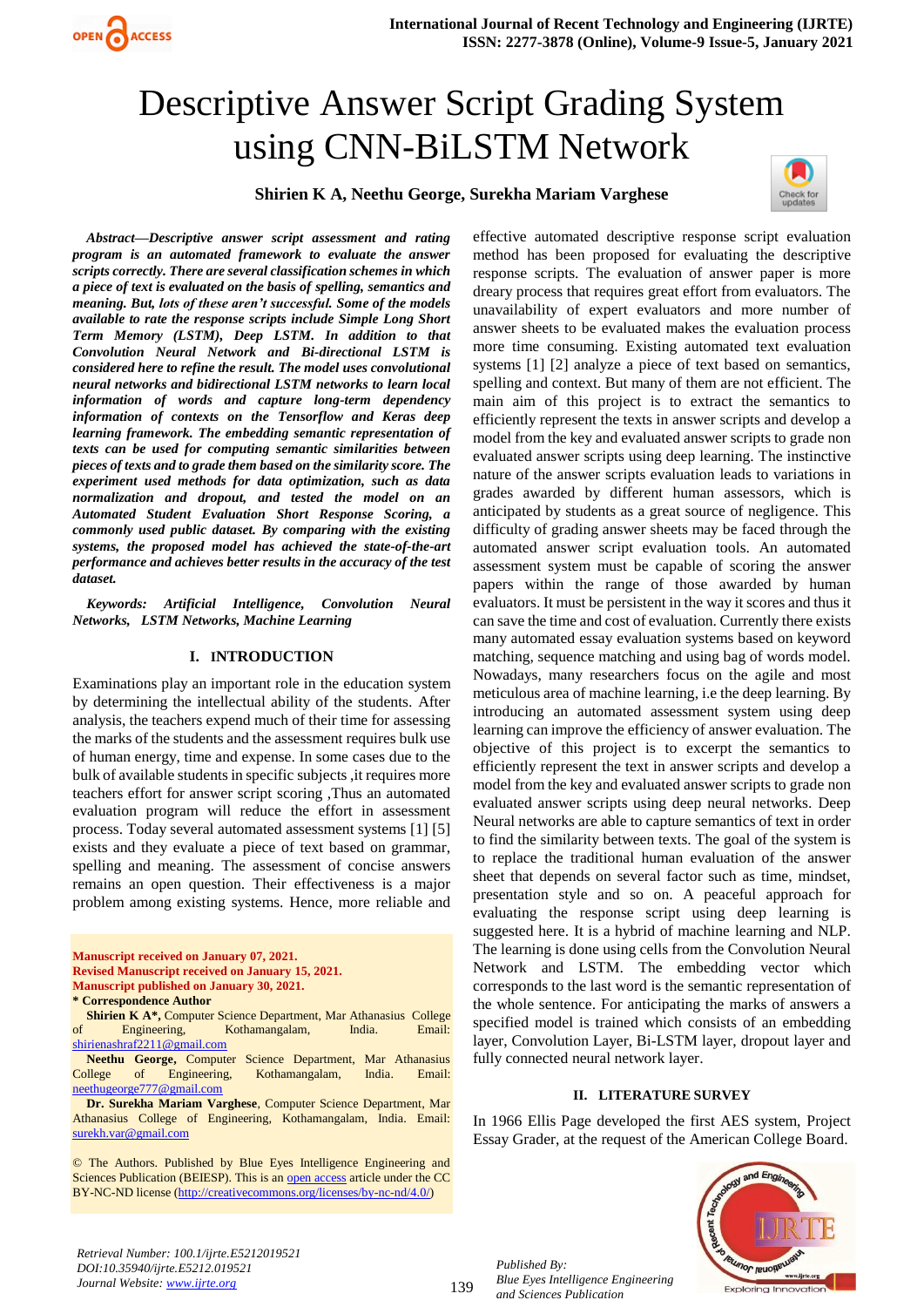The PEG system defines a large set of surface text features from essays, it fails to detect an essay's content related features and ignores the semantic aspect of essays and focuses more on surface structures.

E-rater, developed in the late 1990s by Educational Testing Services (ETS) in America, is a commercial AES device that was put into practical use in the GRE (Graduate Record Examination). The E-rater device uses the natural language processing techniques to collect various types of essay linguistic features such as lexical, syntactic, grammar, etc. Then it calculates the final score by the stepwise regression process. The classification-based approach sees essay scores as indiscriminative class labels and uses classical classification algorithms, e.g. the K-nearest neighbor (KNN) and the naive Bayesian model, to determine to the group an essay belongs, wherever a group is linked to a numeric ranking. Intelligent Essay Assessor (IEA), jointly developed in the late 1990s, evaluates essay by measuring semantum characteristics. - ungraded essay, represented by a semiconductor created by Latent Semantic Analysis (LSA), is classified according to the degree of similarity with graded essay semiconductors. Latent semantic analyzes are used to calculate the similarity of cosine between unscored essays and scored essay. LSA is a statistical model of word use that empowers similitude of semantic similarity between textual knowledge items. The key point is the meaning of a passage is very much dependent on its terms and it may result in meaning changes in the passage by changing only one word.[1].

In 2001, Callear et al. pursued a further line of research leading them to the Automated Text Marker (ATM). ATM searches for concepts and their dependencies in the text to finally give two independent scores, one for the style and one for the content.[2]. In 2003, Rose et al. introduced CarmelTC, a hybrid text classification method for evaluating essay responses to qualitative physics questions, offers another point of view. It classifies text pieces based on the features extracted from a syntactic analysis, as well as the classification of the same text by Naive bayes[3]. Philip E. Robinson et al.[4] subsequently presented an online learning platform for programming teaching, learning and evaluation in 2017.The online learning platform open source helps in the teaching and evaluation of computer programming in large classes. The paper explains the technology and application of the learning framework and new approaches for automated assessment of programming assignments and exams. Jamsheedh et al.[1] have introduced a simple response script evaluation system by using NLP and machine learning software. Here, features are extracted from the humanly evaluated sample dataset of response scripts and the answer key given for high weight. Model Bag of Words are used for representing the features extracted. The system was capable of grading unevaluated paper. The system not concerned with checking synonyms and antonyms, and more erroneous. It evaluates scores for just the exact sentence found in the word bag. The output of the system in many cases larger than the expected output and evaluates marks more than once for the same type of answer. Panchami et al.[5] used Support Vector Machines to implement a diagram evaluation method. The program used machine learning, image processing, and natural language

processing to interpret diagrams found in response texts in an efficient way. The proposed method tests diagram effectively by considering the text present in the diagram, the syntax of the text, the form of blocks and the direction of arrows. The program aims to be a stepping stone in the diagram evaluation area. Charusheela Nehete et al.[2] followed another line of research that led them to the Checkpoint, an application for descriptive response checking and grading based on the NLP. The online assessment system stores the answers as text files after the processing assessment. This has a substantial execution time and cannot accommodate very complex sentence structures. First, it analyzes the response given to it as an input. Considering the existence of synonyms it will test how close the answer given is to the ideal answer whose keywords the teachers will provide. It will grade the answers according to similarity. It uses answer scripts generated by the online assessment. Pantulkar S et al.[6]have explained a paper that computes the similarity between sentences based on word net. They show that measuring semantic similarity of sentences is closely related to semantic similarity between words. Here, three different semantic similarity approaches like cosine similarity, path based approach (wu palmer and shortest path based), and feature based approach are evaluated and tested. The preprocessing of pair of sentences identifies the bag of words and then the similarity measures are applied based on wordnet.Ming Che Lee et al.[7] have presented a paper that contains grammar and semantic corpus based similarity algorithm for natural language sentences. The sentence similarity algorithm takes advantage of corpus based ontology and grammatical rules to overcome the addressed problems. Peipei Li et al.[8]have proposed an efficient and effective approach for semantic similarity using a large scale semantic network. This semantic network is automatically acquired from billions of web documents. Atish and Vijay[9] have presented a paper based on calculation of semantic similarity between two words, sentences or paragraphs. The algorithm initially disambiguates both the sentences to ensure the right meaning of the word for comparison. To calculate the semantic similarity between words and sentences, the proposed method follows an edge-based approach using a lexical database. The information content from a corpus can be used to influence the similarity in particular domain. Semantic vectors containing similarities between words are formed for sentences and further used for sentence similarity calculation. Word order vectors are also formed to calculate the impact of the syntactic structure of the sentences. Since word order affects less on the overall similarity than that of semantic similarity, word order similarity is weighted to a smaller extent. In the published work of Yuhuva et al.[10]the emphasis is specifically on measuring the similarity between very short sentence-length texts. They were presented with an algorithm that takes the semantic information and word order information implied in the sentences into account. Two sentences semantic similarity is measured using data from a structured lexical database and corpus statistics. Using a lexical database enables our method of modeling knowledge of common sense in humans and integrating corpus statistics enables our approach to be adaptable to various domains.

Deep structured semantic model DSSM[11]and Convolutional structured models CLSM[12], developed for information retrieval, sentence embedding methods.



*Retrieval Number: 100.1/ijrte.E5212019521 DOI:10.35940/ijrte.E5212.019521 Journal Website: www.ijrte.org*

140

*Published By: Blue Eyes Intelligence Engineering and Sciences Publication*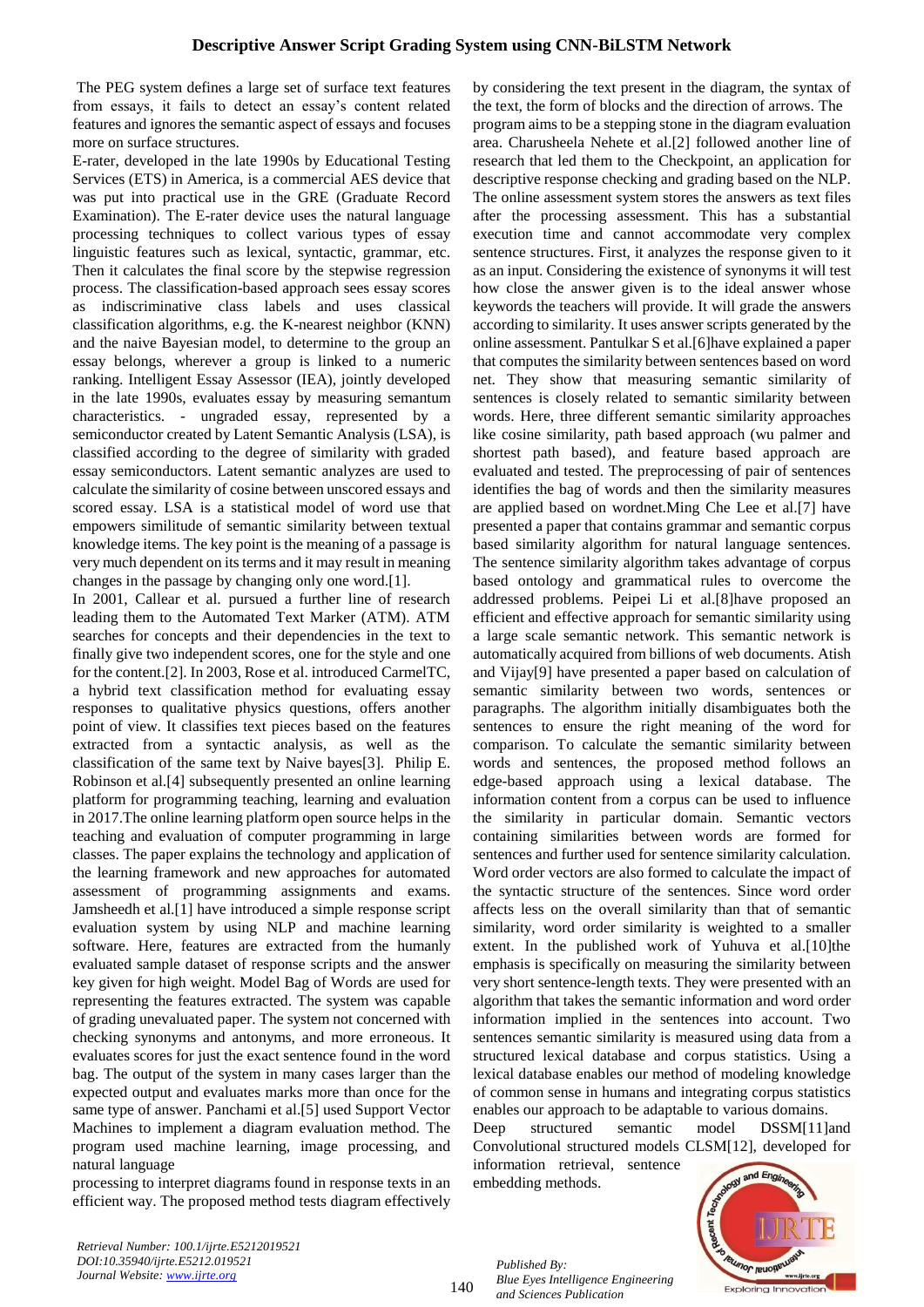

However, DSSM treats the input sentence as a bag-of-words and does not model word dependencies explicitly. CLSM treats a sentence as a bag of n-grams, where n is defined by a window, and can capture local word dependencies.

Then a Max-pooling layer is used to form a global feature vector. These models, by design, cannot capture long distance dependencies, i.e., dependencies among words belonging to non-overlapping n-grams. Long short-term memory networks were developed in[13] to address the difficulty of capturing long term memory in RNN. It has been successfully applied to speech recognition,[14][15] which achieves state-of-art performance. Nitish et al.[16]have been implemented a regularization technique to resolve overfitting. The main concept of dropout is to randomly drop units (along with their connections) from the neural network during preparation. That prevent too much co adaptation by units. Dropout samples from an exponential number of various "thinned" networks during the preparation. At the time of testing, it is easy to approximate the effect of averaging all these thinned networks' predictions by simply using a single unthinned network that has smaller weights. This greatly eliminates overfitting and provides major advantages over other methods of regularization.

#### **III. PROPOSED METHOD**

The proposed model estimates scores for detailed answers using CNN and Bi-LSTM. The system takes the whole short answer as input and converts it into a glove vector represented by the use of the embedding layer. Bi-LSTMRNN learns temporary data; the embedding vector is from the embedding layer and corresponds to the final vector semantic representation of the whole answer. It is given as input to the dropout layer and then to the neural network layer that is fully connected with the soft-max activation function. The last layer predicts the score. The problem in the beginning is developing an effective model estimate the scores of the answer scripts. Changed to suit problem a recent trend in research, in-depth practice. Problem when moving from solution domain, three different versions of the system were designed and developed using CNN and the Bi-LSTM neural network. All of these have different modules, The models are identical and are described in the following sections. There are three model systems: CNN component, Bi-LSTM component and CN-BiLSTM component in comprehensive learning.

The system consist of three modules namely- Preprocessing, Sentence Embedding and Grading. The proposed model performs preprocessing as the first step. The dataset is the input to the preprocessing module. The dataset format is [question ID], [key ID],[answer Id], [answer], [mark].The performance measures for the proposed system are evaluated relevant to the performance parameters training and testing percentage.

The proposed model uses GloVe vectors for representing the answers. Glove allows for parallel implementation, it's





easier to train over more data. It focuses on semantic similarity by converting each word to Glove vector representation in the vector space. The model sequentially takes each Glove vector of the word and converts it into the semantic representation, the embedding vector corresponding to the last word will be the semantic representation of the entire descriptive answer. During training, features are extracted to create a model from human evaluated sample dataset of answer scripts based on a key. The evaluated sample dataset contains answers and their corresponding score. This model is used to efficiently represent semantics of the answers as embedding vectors. The embedding vector corresponding to the last word will be the semantic representation of the entire short answer. The model consists of an embedding layer, Convolution Layer, Bi-LSTM layer, dropout layer and fully connected neural network layer.

# **A. Preprocessing**

This stage extracts the relevant features of the text in the answer scripts and converts them into glove vector indexes. A dataset is prepared from the key and answer scripts with its corresponding human evaluated score. Glove.6B contains pre-trained word vectors of Wikipedia 2014 and Gigaword 5 that are used for obtaining the vector representation of the words in the sentences. Glove is an unsupervised learning algorithm for developing word vector representations. A word-id dictionary is created from the glove vector dataset



141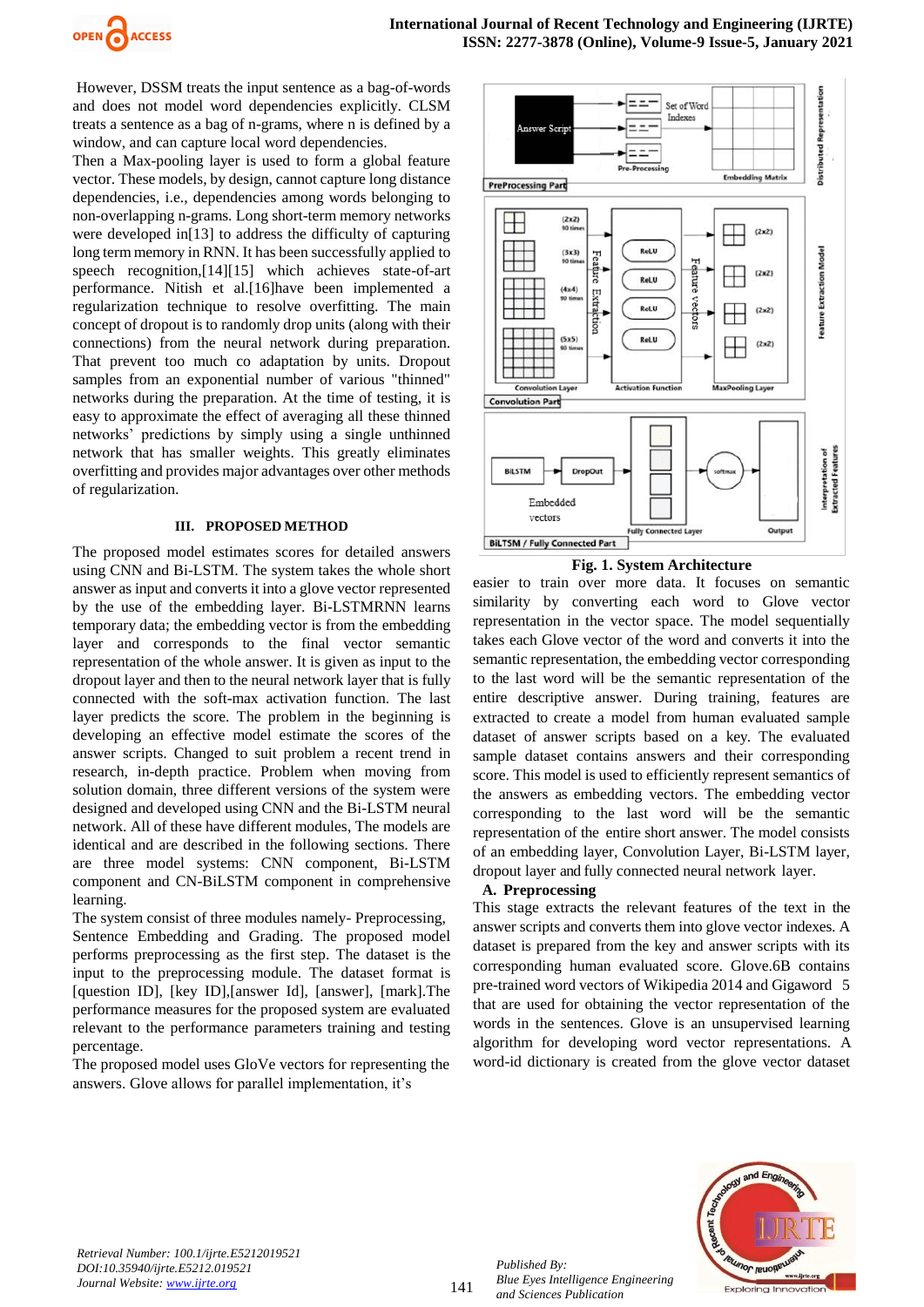#### **Descriptive Answer Script Grading System using CNN-BiLSTM Network**



**Fig. 2. CNN Part in CN-BiLSTM Model**





with id as its index to the corresponding glove vector of the word. The features of the answers are extracted after tokenization and lemmatization. The tokenization converts a sentence into a set of words. By doing lemmatization, the lemma of each word is obtained. For each set of lemmatized words of an answer word-id dictionary lookup is performed which results a set of glove vector ids and are used for semantic extraction. Also we need to convert the corresponding score for each answer in the dataset into a form that can be used by the proposed sequential model. The scores can be converted to any of the vector representation such as one hot vector.

#### **B. Semantics Representation Using CN-BiLSTM**

The next step is to extract the meaning of the answers given by the students. A one-dimensional convolutional neural network is used in the CN-BiLSTM layer to capture a sentence's structural data. Through the convolution operation, the convolution kernel tests the text matrix for sliding scanning, performs function extraction and feature selection, and finally combines the sentence expression vectors. Therefore, at different locations, a set of characteristics are acquired, including information between words and structural information formed between adjacent words. The structural features of the phrases used in the model are increasing, as the above operations are repeated many times with different convolution kernels. Multiple vector representations are obtained by the final model, and then these vectors are related to obtain the entire sentence's high-level semantics. Formula(1) is a one-dimensional convolutionary formula, as shown (examples with 3 convolution kernels).

 $H = F(X(t-1), X_t, X_t+1) = W[X_t-1), X_t, X_t+1] + b(1)$ 

The coded information that passes through the CN layer is sent to the Bi-LSTM network. The Bi-LSTM is essentially the chronological order of the integration filtering information. LSTM is a special network structure with "forget gate," "input gate," and "output gate. In order to allow information to selectively affect the state of each moment in the recurrent neural network, LSTM relies on the structure of certain "gates." As follows, the basic formulas are:

$$
C_t = f_t * C_t - 1 + i_t * C_t'
$$
 (2)

$$
\mathbf{f}_{t} = \sigma(W_{f} \cdot [h_{t}t-1), \mathbf{x}_{t}] + \mathbf{b}_{f}) \tag{3}
$$

*Retrieval Number: 100.1/ijrte.E5212019521 DOI:10.35940/ijrte.E5212.019521 Journal Website: www.ijrte.org*

$$
i_t = \sigma(W_i \bullet [h_(t-1), x_t] + b_i)
$$
\n<sup>(4)</sup>

$$
C'_{t} = \tanh (W_c \cdot [h(t-1), x_t] + b_c)
$$
 (5)

− which  $f_t$ ,  $\dot{t}_t$  represents forgetting door and input door respectively. The forgotten gate controls the degree of oblivion of the previous moment at each moment; the input gate controls the degree to which new memories are written into long-term memory. The value of sigmoid function is in [0, 1]; tanh function is in [-1, 1]. *C* (*t -*1) is the state at time t-1, and *C<sup>t</sup>* is the state at time t.

$$
h_t = o_t * \tanh(C_t) \tag{6}
$$

$$
o_t = \sigma(W_o \bullet [h_(t-1), x_t] + b_o)
$$
\n<sup>(7)</sup>

hidden layer is related to  $C(t + 1)$ : where  $O_t$  is the output gate, which controls how short-term memory is affected by long-term memory. *H<sup>t</sup>* is the output of t. The Bi-LSTM is based upon the LSTM structure. There are two intermediate values being stored. In the forward calculation, A participates and A' participates in the reverse calculation. The final performance value of h is based on A and A'. In the forward calculation, the *C<sup>t</sup>* of the hidden layer is related to  $C<sub>t</sub> t-1$ . In the reverse calculation, the  $C<sub>t</sub>$  of the

 $C_t = F(U_{xt} + WC_t - 1)$  (8)

$$
C^{\prime}_{t} = F(U^{\prime}_{xt} + W^{\prime}C_{t} + 1)
$$
 (9)

$$
h_t = g(V C_t + V C_t^* + 1)
$$
 (10)

Where g is the output activation function U, V, W, and U, V', W 'is the matrix of the parameters for forward and backward calculation. A series of word structure vectors completed by each convolution kernel of a one-dimensional convolutionary network is the Bi-LSTM semantic representation modeling. Each position has an intermediate representation, the semantics of the end of the phrase to this location, which represents the beginning of the clause to this position. Here, we assume that the intermediary representation of each position is determined by the vector of the current position's word structure, the intermediate representation of the previous position, and the intermediate representation of the next position. The outcome is input to the output layer after going through a Bi-LSTM.

# **IV. RESULT AND PERFORMANCE EVALUATION**

The Data collection for the assessment was compiled manually from 112 separate response scripts. The dataset is split into a training set and a test set and includes a total of 10 prompts for questions. The word embedding aspect is 64 in experiments, the drop out ratio is 0.3, the number of convolution kernels in a one-dimensional convolution network is 64, the convolution kernel size is 3, the convolution phase size is 1, and the bidirectional LSTM size is 64, the last layer of fully linked layer units is 38, the activation function is softmax, the optimizer is adam prop, and the loss function is categorical cross-entropy, and the keras framework is used to measure it. The predictions must have predicted probabilities for each of the class models.

*Published By: Blue Eyes Intelligence Engineering and Sciences Publication* 

142

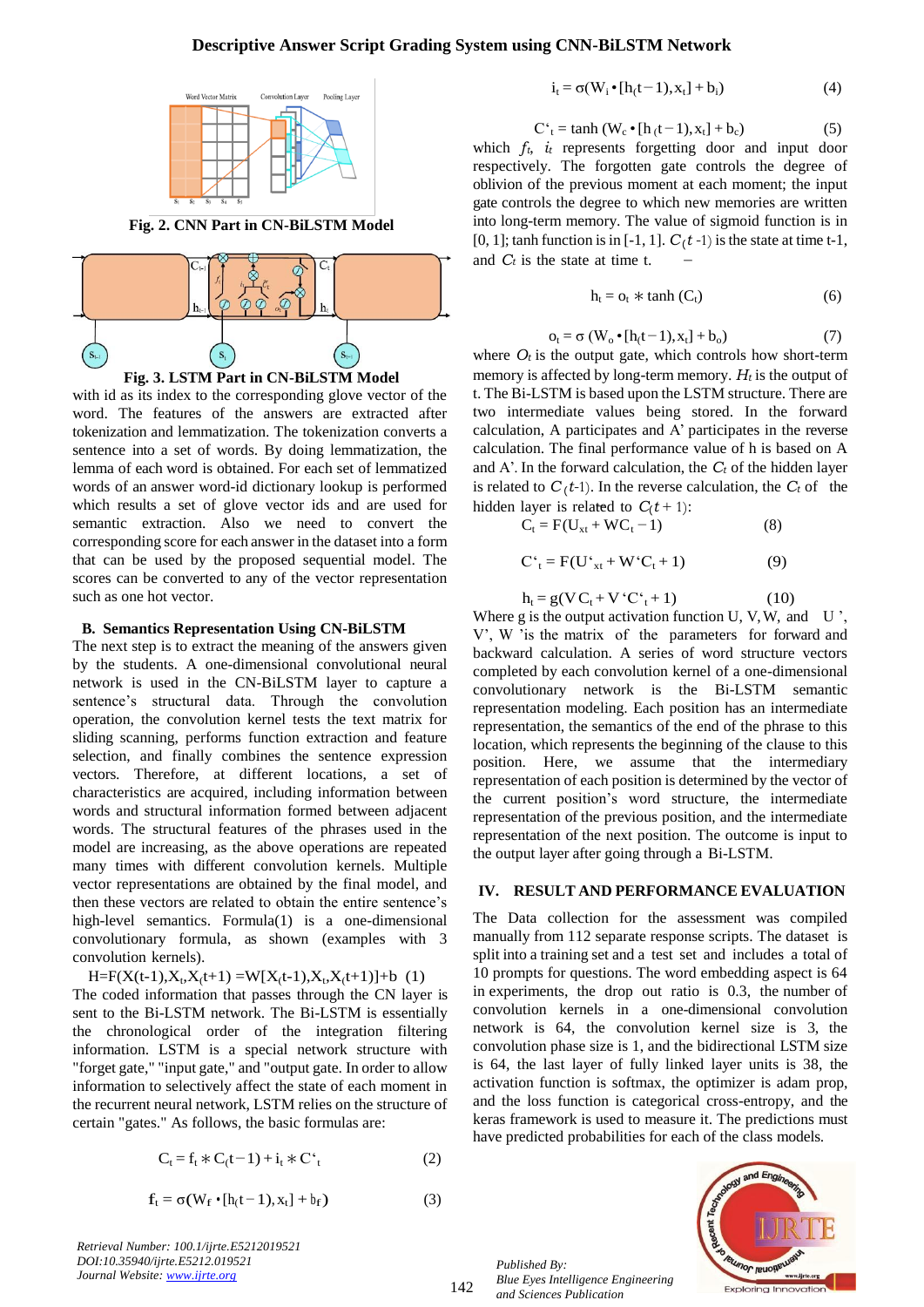

The cross-entropy is then summed across each features and averaged across all examples in the dataset. The Quadratic Weighted Kappa is used as the evaluation metric for finding the agreement between the grades predicted by model and the human graders. It calculates the level of agreement between the two raters. It also takes into account the chance probability of assigning the same grade to a sample by both the raters. Quadratic Weighted Kappa is calculated as follows. Firstly, the weight matrix *M* is constructed according to Equation 11. Here *i* is the reference rating of human rater, *j is* the rating assigned by the model and *N* is the total number of possible ratings. The selection of the accurate score is done by considering the standard deviation of scores. Testing shows that the accuracy directly depends on the richness and diversity of answers in the train data. The experiments have been conducted with different random samples of data and average accuracy of each of the models in each 100 iteration has been calculated.

$$
M_{i,j} = (i-j)^{2}/(N-1)^{2}
$$
 (11)

$$
K = 1 - (\sum_{i,j} N_{i,j} O_{i,j}) / (\sum_{i,j} N_{i,j} E_{i,j})
$$
 (12)

Here matrix *O* contains the observed scores such that rating *i*  is given by human grader and  $j$  is given by the model  $M_i$ ,  $j$ contains the weights as derived in Equation 11 and *E* contains the expected scores obtained by multiplying the histogram vectors of the two scores i.e. the ones by human graders and the other by the proposed model. Sub-scripts in Matrix  $O_i$ , j correspond to the number of essays that score i from the first rater and *j* from the second one. The experimental setup was initially done with 112 re- sponse scripts. Further performance evaluations are done on the basis of short answer scoring dataset by the Hewlett Foundation. It can be known that the final outcome of the CNN model is low and the accuracy on the test set is not stable by means of the accuracy rate change graphs and the final experimental results on the training set and the test set. Furthermore, the CNN model converges quicker and the training of the model takes less time since a large number of parameters are shared by the convolution operation. The final accuracy is not good as the volume and operation only provide the sentence's internal structural information, but it is not possible to extract the sequence information convolution operation. LSTM network can get a better result compared to the former two networks, but the convergence speed is sluggish. On the training set, the BiLSTM network provided good results, but the test set had bad results, suggesting that the model had significant overfitting. The CN-BiLSTM network balances the model training tools to boost accuracy while meeting the way the human body gets textual knowledge in its own way. That is, the text information structure is the object of attention when reading; when the text semantics are carefully understood, the sequence information is more important.





**Fig.6. Training and Validation V/S Accuracy Table 1.Training Data V/S Accuracy Percentage Of** 

| re recuming Data Wo recuracy i creentage |  |
|------------------------------------------|--|
| <b>Various Models</b>                    |  |

| <b>Accuracy Percentage of Various Models</b> |            |                |            |
|----------------------------------------------|------------|----------------|------------|
| Training                                     | <b>CNN</b> | <b>BI-LSTM</b> | $CN-BIL$   |
| Percentage                                   |            |                | <b>STM</b> |
| 10                                           | 23.38      | 35.52          | 26.66      |
| 20                                           | 36.66      | 48.68          | 30         |
| 30                                           | 46.66      | 51.31          | 56.6       |
| 40                                           | 63.33      | 55.26          | 66.66      |
| 50                                           | 70         | 65.78          | 69.9       |
| 60                                           | 69.99      | 70.81          | 76.66      |
| 70                                           | 73.33      | 81.57          | 82.36      |
| 80                                           | 75.33      | 83.31          | 86.99      |
| 85                                           | 84.42      | 87.26          | 90.04      |



*Retrieval Number: 100.1/ijrte.E5212019521 DOI:10.35940/ijrte.E5212.019521 Journal Website: www.ijrte.org*

143

*Published By: Blue Eyes Intelligence Engineering and Sciences Publication*